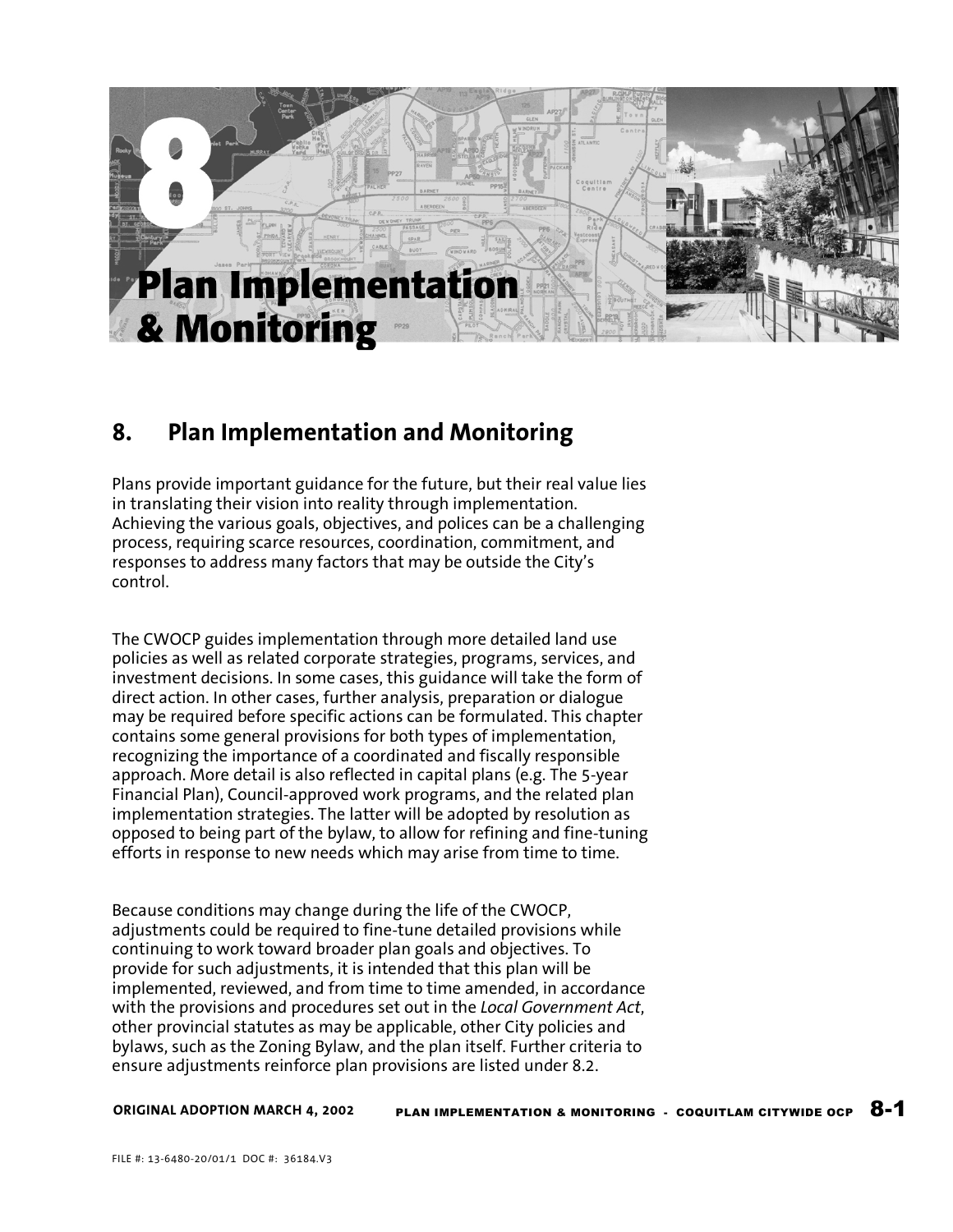#### **COORDINATED IMPLEMENTATION WITH THE CORPORATE STRATEGIC PLAN**

The CWOCP is intended as a key implementation tool of the Corporate Strategic Plan. Over time it will be increasingly important to ensure coordination between the CWOCP and other implementation tools such as the Corporate Plan and the Financial Plan. Further strategies and initiatives could help maximize this coordination.

### **FISCAL MANAGEMENT AND PRIORITIES**

The *Local Government Act* requires that municipal expenditures be in line with budgets adopted through the City's Five-Year Financial Plan. As the City provides a diverse range of services to residents and property, the demand for new or expanded capital improvements must be balanced by the need to operate within fiscal objectives for the City. In the context of changing levels of fiscal support from senior governments, there could be increasing competition for limited financial resources.

To ensure a fiscally prudent approach to achieving OCP goals and objectives, the plan will be implemented in accordance with the following:

- A coordinated approach to capital maintenance and infrastructure rehabilitation planning which explicitly provides for implementing CWOCP goals;
- Processes and procedures to ensure that the additional services and costs related to growth are supported by that growth. Various means could include Development Cost Charges, front end financing, and other mechanisms;
- Consideration of innovative infrastructure and facility financing initiatives, including public/private partnerships.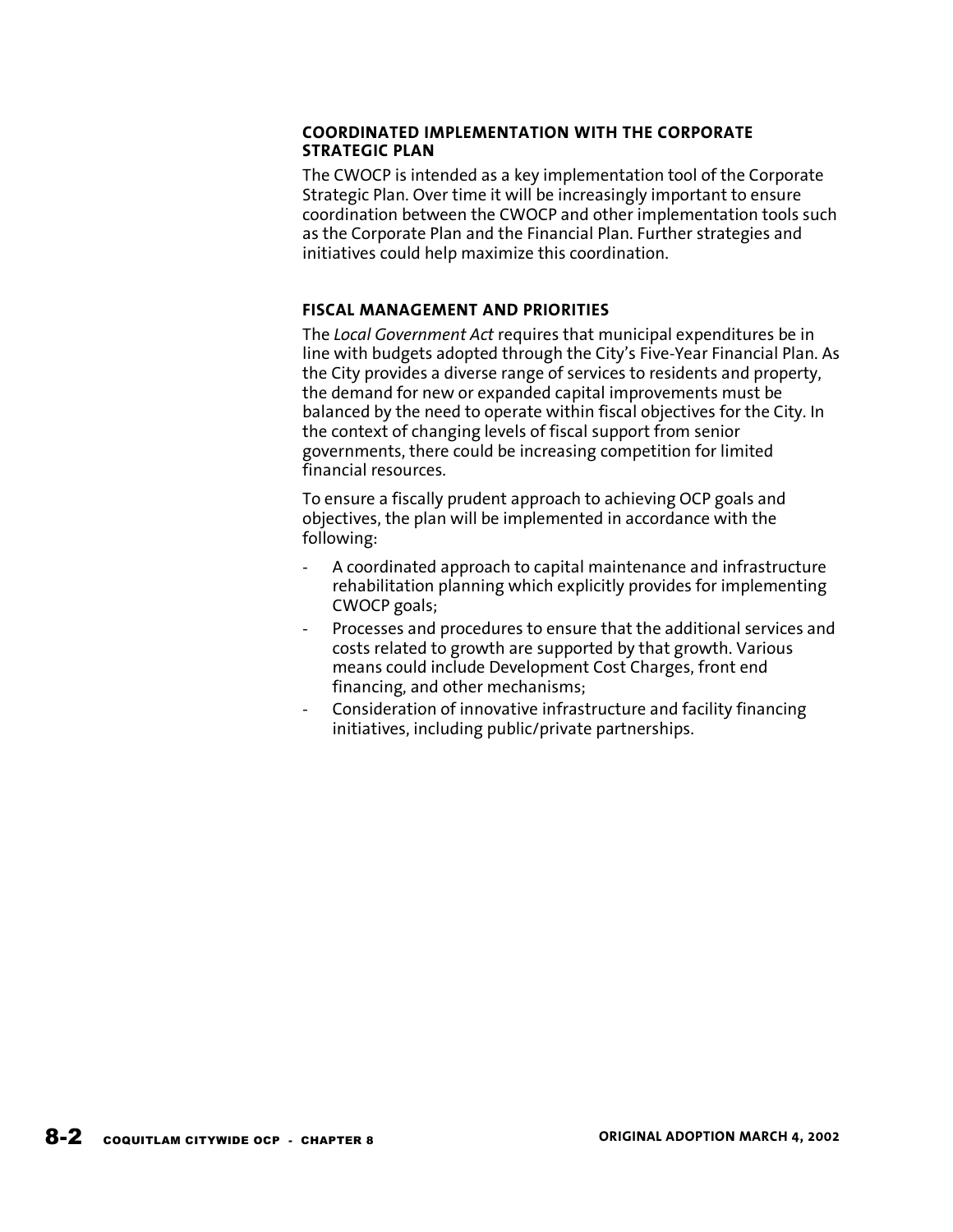## **8.1 Land Use Implementation**

#### **DETAILED LAND USE PLANNING**

Coquitlam's Regional Context Statement at the beginning of this plan clearly states that area and neighbourhood planning processes will be a key vehicle for achieving many of the more detailed policies contained in the CWOCP. Other studies and plans will also help achieve these policies. This approach recognizes the need for a flexible approach and consideration of a broad range of factors that contribute to the individual characteristics of localized areas.

#### **ZONING BYLAW**

The Zoning Bylaw is another major implementation tool of the CWOCP. Many plan policies point towards revisiting and adjusting current Zoning Bylaw provisions, in response to evolving needs. In the course of refining bylaw provisions, it would be beneficial to re-evaluate the City's criteria for issuing variances to current zoning requirements.

Since new implementation tools may pose implications for the administration of development procedures, a through investigation of implementation procedures, along with consideration of possible criteria for ensuring their focused and appropriate use, should be conducted before such tools are adopted. To further the use of zoning as an implementation tool, additional studies and planning projects could be required.

#### **DEVELOPMENT PERMIT PROCESS**

The Development Permit process is also an important vehicle for plan implementation. Coquitlam currently has a number of development permit areas, with corresponding development permit guidelines. Over time, opportunities exist to refine these guidelines and develop new ones to advance plan objectives and policies. To continue providing for a fair and efficient process, the City may consider identifying a number of exemptions to obtaining development permits, subject to a range of criteria to ensure that plan provisions are still met.

8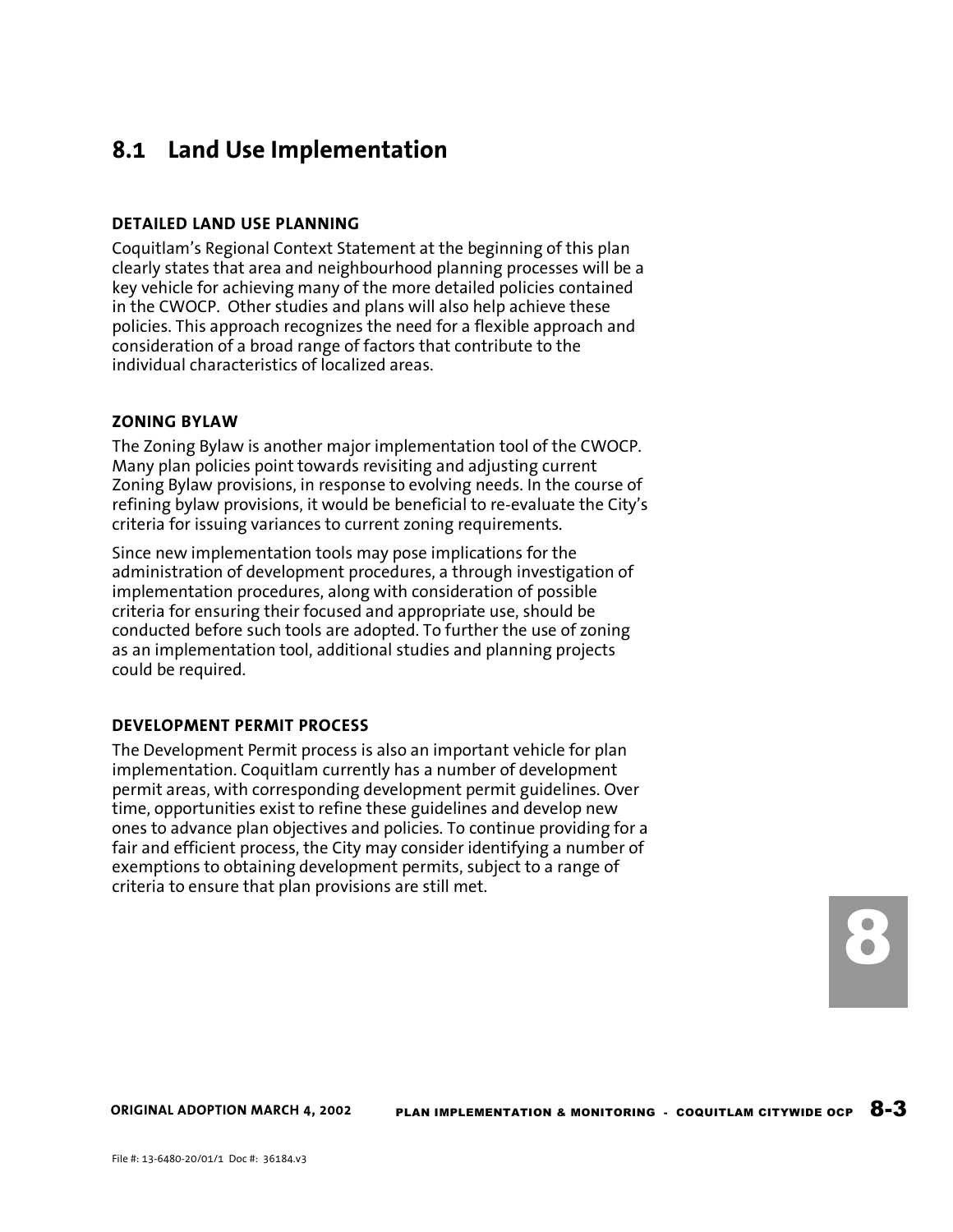## **8.2 Plan Administration and Amendments**

#### **PLAN REVIEW**

The *Local Government Act* requires that the Regional Context Statement in the OCP be reviewed and submitted to the GVRD Board for acceptance at least every five years. This could entail a corresponding review of the plan as a whole, which should be conducted in a manner that:

- Assesses the continued appropriateness of OCP policies;
- Considers relevant factors arising from any new regional planning initiatives;
- Measures the success of the various policies, programs and activities, including the Financial Plan, in achieving the OCP goals and objectives;
- Identifies the need for changes to policies and implementation mechanisms to better achieve the objectives of the CWOCP.

#### **APPLICATIONS IN PROCESS**

For the sole purpose of completing applications in process at the time the CWOCP is adopted, the original bylaws under which such applications were initiated will be deemed to remain in full force and effect until such applications are given final adoption. The CWOCP will be amended as necessitated following the final adoption of any outstanding OCP amendments.

#### **PLAN AMENDMENTS**

The CWOCP provides policy direction for the future and also gives flexibility to address future changes. Consideration of any future amendments should be justified on the basis of their achievement of:

- Need for the proposed change;
- Effect of the proposed change on City services, the Financial Plan and its embodied capital expenditure provisions;
- Implications, if any, that the amendment may have for other parts of the CWOCP;
- Impact of the proposed change on the ability of the City to achieve the goals, objectives, and policies expressed in the CWOCP;
- New corporate directions which could result from each three year review of the Corporate Strategic Plan; and
- Need for regular housekeeping amendments to ensure the plan is relevant and consistent with the current provincial regulatory framework.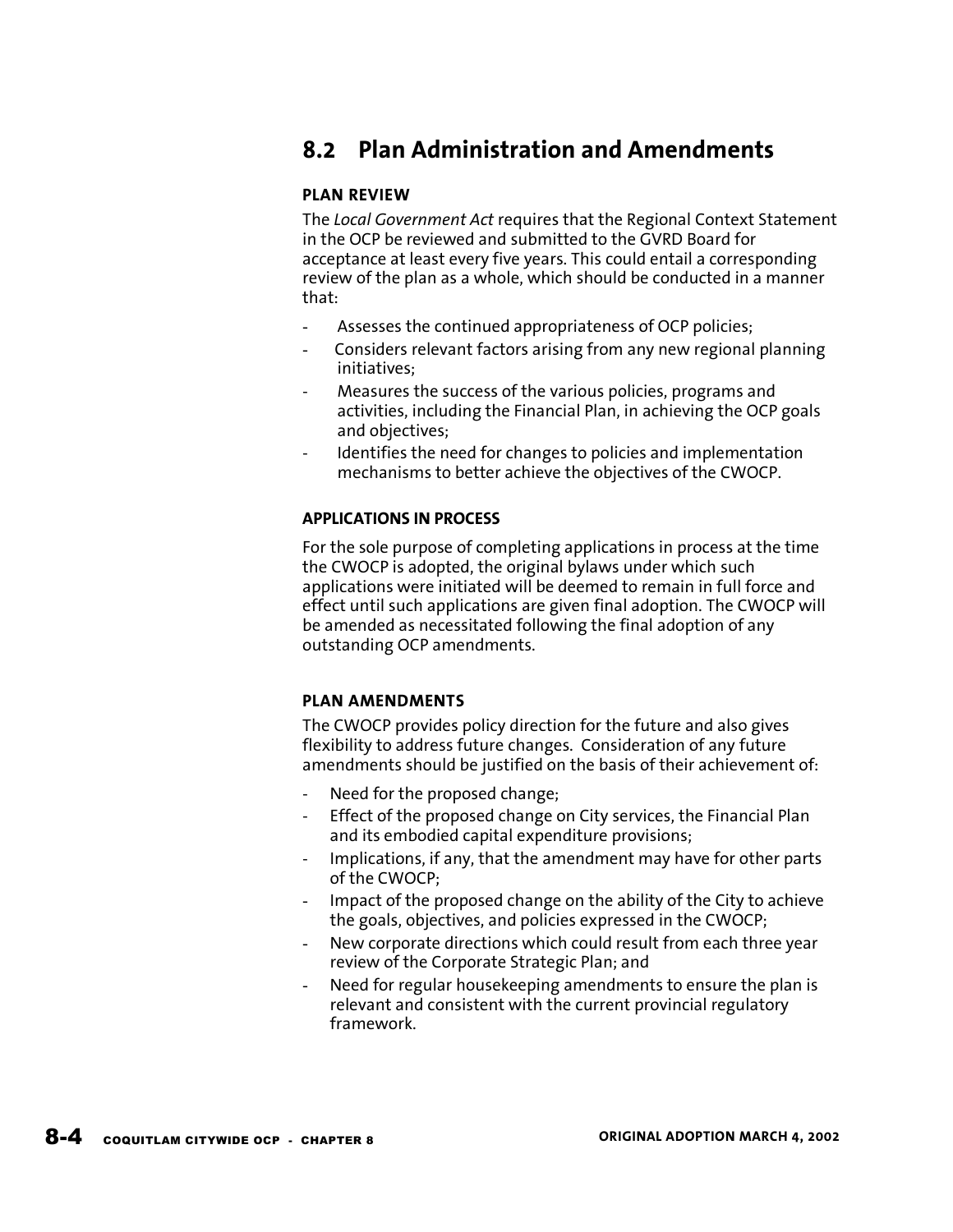## **8.2.1 Plan Amendment Criteria**

The CWOCP is intended to provide a flexible framework to guide development over the next 20 to 25 years. Recognizing that areas evolve and change over time, proposed plan amendments may be considered, provided they address the following evaluation criteria:

- a) Provide a comprehensive planning rationale;
- b) Provide a property size / assembly rationale;
- c) Further implement the vision, principles, and policies of the CWOCP;
- d) Further implement the policies of another City of Coquitlam plan or strategy;
- e) Secure additional community benefit;
- f) Secure a housing affordability component;
- g) Facilitate an improved land use transition between building forms;
- h) Consider the impact on transportation and infrastructure;
- i) Consider community consultation outcomes;
- j) Lack of capacity for the proposed form of development in the local area; and
- k) Where the amendment is to facilitate increased density, the proposed site shall meet at least one of the following location criteria:
	- i. Be located directly adjacent to an existing area of the proposed designation;
	- ii. Be located within a designated Municipal Town Centre or Frequent Transit Development Area as defined in the Regional Context Statement;
	- iii. Be within 400 m of the Frequent Transit Network (FTN); and
	- iv. Be located on an arterial or collector street.

PLAN IMPLEMENTATION & MONITORING  $\cdot$  coquitlam citywide ocp  $8-5$ **ORIGINAL ADOPTION MARCH 4, 2002**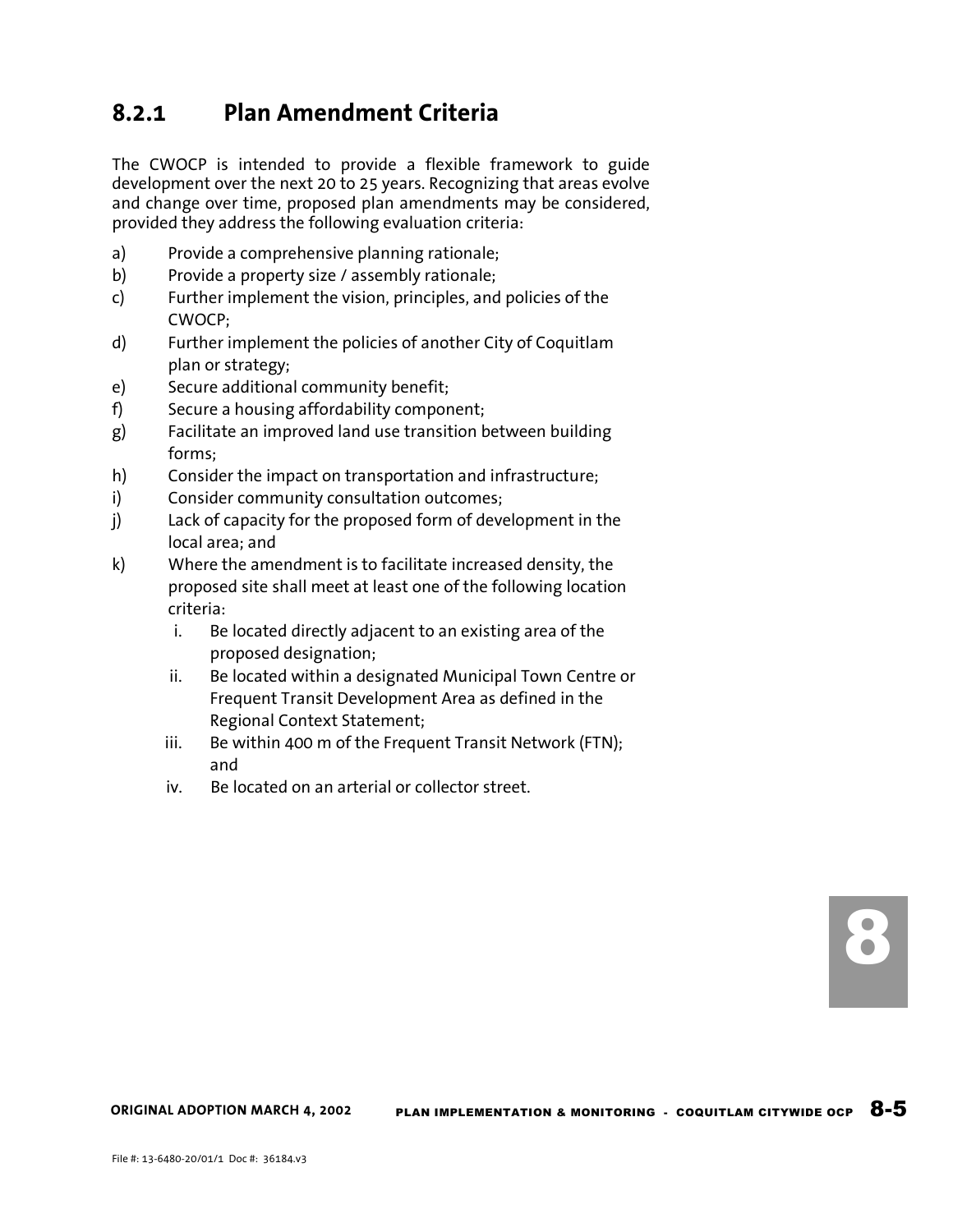#### **Additional Plan Amendment Criteria in Steep Slope Areas**

In cases where steep slopes in areas designated as one-family residential developments could result in retaining wall heights that may exceed the maximum allowable heights within the Zoning Bylaw, consider townhousing and duplexes as alternative land uses. The following criteria may be used to evaluate plan amendments to the foregoing uses:

- a) a technical review, including the assessment of park, road, servicing and infrastructure requirements;
- b) the character of the neighbourhood and adjacent land uses (multi-family uses should transition appropriately from onefamily uses);
- c) whether the natural slope exceeds 15%;
- d) whether the parcel size meets the minimum lot size requirements in the applicable zone; and
- e) whether vehicle and pedestrian connectivity is being maintained.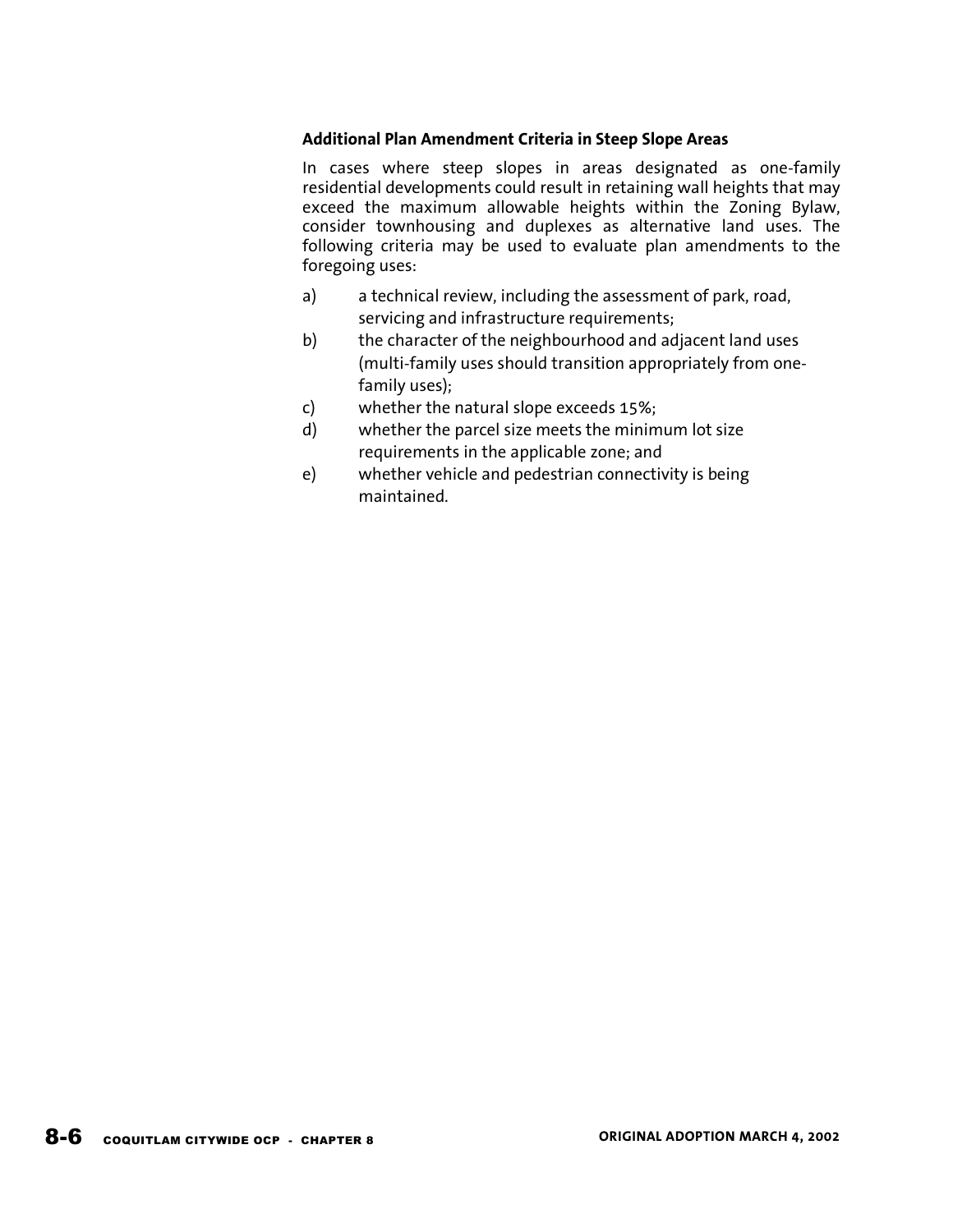# **8.3 Plan Monitoring and Evaluation**

### ISSUES

### **A USEFUL TOOL TO BE DEVELOPED WITH CARE**

Once work to implement the plan is underway, how will we assess its effectiveness? The answer is through a careful, balanced monitoring approach. Monitoring is an important tool for a community to use in planning its future. It can help determine whether or not the actions being taken are helping or hindering progress toward community goals. Positive results suggest the appropriateness of past actions, or at least a synchronization of efforts among many participants. Negative or disappointing results suggest that either:

- The actions are inappropriate;
- The actions are appropriate, but insufficient on their own;
- That recommended actions may not have been implemented; or
- Plan changes should be considered.

Either way, results are useful because they suggest either a continuation of current actions, or a change in direction to improve matters.

Developing a monitoring framework is a large and complex task. First, appropriate selection of indicators requires substantial effort because indicators must closely relate to the broader plan goals and objectives. Even where indicator choice seems straightforward, the required data is often unavailable or requires considerable effort to produce. Second, the causal relationship between actions and results may often be distorted by actions or inactions that are either not readily apparent, or difficult to compensate for. Some important factors which may affect a monitoring framework are actions beyond the control of local government, such as the activities of private individuals, businesses, and senior levels of government. Finally, it is important to strike a balance between efforts towards monitoring, and the projects and programs intended to implement the plan. These challenges do not preclude the development of a monitoring framework, but they do speak to the need for a thoughtful approach.

8

**ORIGINAL ADOPTION MARCH 4, 2002**